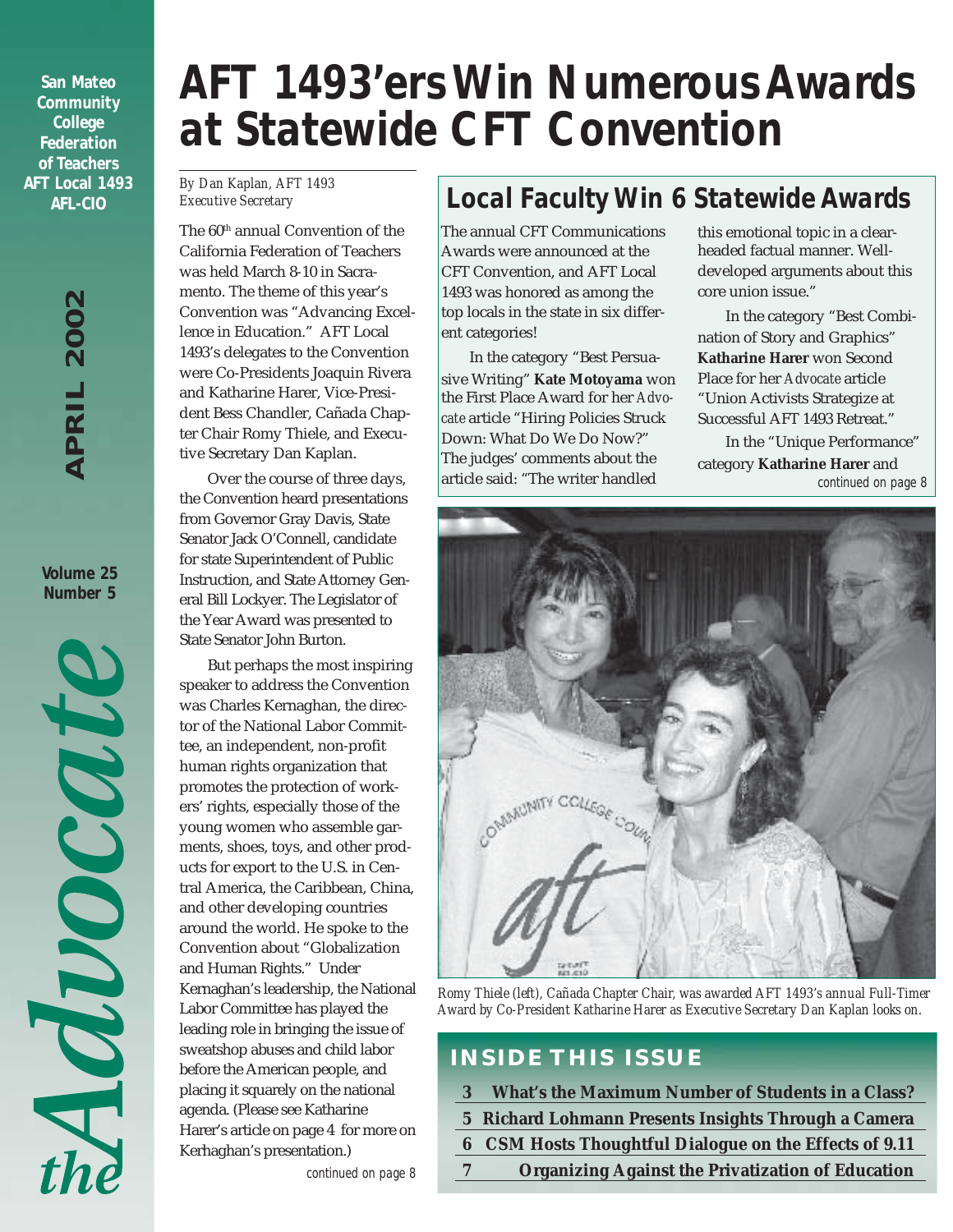# *APRIL 2002* APRIL 2002

#### **San Mateo Community College Federation of Teachers AFT Local 1493, AFL-CIO**

1700 W. Hillsdale Blvd. San Mateo, CA 94402 (650) 574-6491

**Editor** Eric Brenner, Skyline, x 4177

**Editorial Board** Eric Brenner, Skyline, x 4177 Dan Kaplan, x 6491

**Co-Presidents** Katharine Harer, Skyline, x 4412 Joaquin Rivera, Skyline, x 4159

**Vice President** Bess Chandler, Skyline, x 4286

**Secretary** George Goth, Skyline, x 4390

**Treasurer** Anita Fisher , CSM, x6383

#### **Chapter Chairs**

Bess Chandler, Skyline, x 4286 Pat Deamer, Skyline, x 4217 Romelia Thiele, Cañada, x3211 John Searle, CSM, x6607

#### **Executive Committee Reps.**

Nina Floro, Skyline, x 4414 Rick Hough, Skyline, x 4193 Anne Nicholls, Cañada, x 3293 Karen Olesen, Cañada, x 3415 Mary Valenti, CSM, x 6194 Linda Vogel, Skyline, x 4289 Shaye Zahedi, CSM, x 6240

#### **Part-timers Reps.**

Carol Hansen, CSM, x 6677 x 9267 Paddy Moran , CSM, x 6677 x 9245

**Chief Grievance Officer** John Kirk, CSM, x 6386

**Part Time Faculty Coordinator** Paddy Moran , CSM, x 6677 x 9245

**Executive Secretary** Dan Kaplan, x 6491

 $\bigoplus_{i=1}^n a_i$ 

#### *PRESIDENTS' PERSPECTIVES PRESIDENTS' PERSPECTIVES*

## *Push for Solid Salary Increase Continues Despite Tight Budget*

*by Joaquin Rivera and Katharine Harer, AFT 1493 Co-Presidents*



We are still in the heat of contract negotiations. We're working very hard for full and part-time faculty compensation and a good benefit package as well as working to keep our sabbatical leave program afloat. This round of negotiations has not been easy as the District is nervous about the financial outlook for next year: the revised projected COLA for next year is 1.8% (down from the original 2.15% predicted in January) and the State is projecting a 17 billion dollar deficit. They are very concerned about the impact these will have in funding for community colleges.

#### *District Must Be Committed*

Despite this, we continue to stress the necessity of a solid salary increase to improve our competitiveness and to help us retain and hire quality faculty. We have presented the district data that shows our salaries are in the bottom third of the bay area districts. We recognize that significant progress will not take place overnight and that many changes will have to take place throughout the district to free up money that could be used for salary improvements. But if the District administration and the Board are serious about their stated interest to "recruit, hire, and retain excellent faculty" they must show it by putting faculty salaries as their top budget priority. They have talked a lot about their commitment to improve salaries but they have not yet presented a proposal that will significantly improve our standing among the community colleges in the Bay Area. We want to remind them that action speaks louder than words so we hope that an acceptable proposal will be forthcoming in the near future.

At the same time, we know that the situation of part-time faculty is screaming for attention — 750 of the 1100 faculty members in our district are part-time, which means that nearly three-quarters of our work force is working for sub-standard wages. Because of this over-reliance on part-timers and the huge discrepancy in salaries and benefits, for the first time this year the state has made equity dollars available to "help districts in making part-time faculty compensation more comparable to full-time compensation for similar work". We are negotiating with the District the distribution of these funds and will make sure they are used for their intended purpose.

Another piece of the money puzzle is the increase in the cost of health benefits, up this year and projected to go up again in January 2003 to the tune of 12-15%. Many of you have noticed that our choices of providers have decreased and our copays and prescription prices have gone up. This is due to the consolidation of health plans and the squeezing out of others. It's a greed-driven spiral that puts extra financial pressure on each of us and on the District, as well, as they try to figure in their new costs. As you can imagine, this puts pressure, in turn, on the AFT negotiating team as we navigate through a maze of declining revenue and increasing expenses. We will keep you updated on the progress of negotiations.

#### *Kudos to Award Winners*

On a more uplifting note, the new and improved *Advocate,* the *continued on page 5*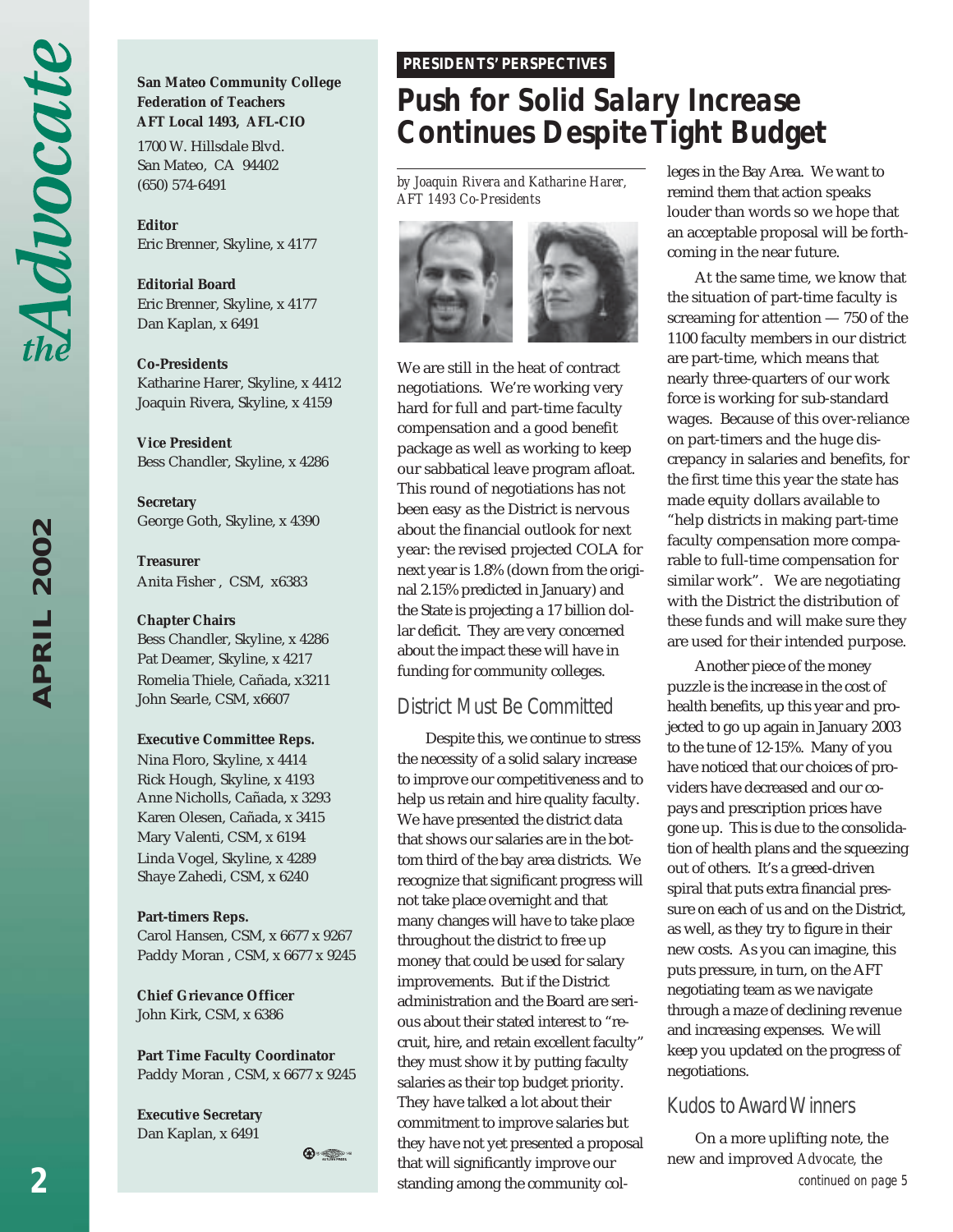Advocate

# *What's the Maximum Number of Students Allowed in Your Classes?*

*by John Kirk, CSM, AFT 1493 Grievance Chair*

Every instructor should be aware that there are established class size maximums for all classes throughout the district. Those maximums limit the number of students the administration can register into each class. Individual instructors can add more students into their classes, but they don't have to.

This issue is surfacing in the aftermath of the successful bond campaign. As plans for new buildings are being drawn up by the architects, decisions are being made about class size. How many stations should be built in a new chemistry lab? How many computers placed in a business lab? How many chairs in a new lecture room?

Recently a Cañada dean increased class size in one department by 14% (from 35



to 40). The union immediately sent a memo to the dean explaining that under the EERA (the Educational Employment Relations Act), class size is a mandatory subject for collective bar-

**Every division office has a printout with the maximum class size listed for all classes.**

**Ask to see The Enrollment Report for the Division, find the class, and look at the column ENR LIM (enrollment limit).**

gaining and that the administration cannot increase class size limits without first negotiating with the union. Under the law, the

administration cannot bargain class size limits with individual members of the faculty. Since the Cañada administration unilaterally increased class size, it violated the law. The union demanded that the increase in class size be rescinded, or the union would be forced to file an unfair labor practice charge with the Public Employment Relations Board (PERB).

The Cañada administration has not responded to the union demand. The union has sent the demand to the district administration and is awaiting its response.

To find out the current enrollment limit for your class see the box at left. If you think that the class size maximum has been changed for your classes, please give the union a call. We will investigate each case. ■

## *A Few Good Faculty Wanted for AFT 1493 Leadership Positions*

Would you like to contribute to the process of making some positive changes for faculty in this District? Have you ever considered taking an active role in the Union-- the organization that represents the interests of all faculty in this District? Why not run for a position in AFT Local 1493? Toward the end of April, we will be holding elections to determine our leadership for the next two years.

Union office entails various different kinds of tasks and responsibilities, ranging from representing the AFT at the negotiating table to working as a grievance officer, as well as running meetings and doing organizing projects for the Local. Some released time is provided for certain Union positions.

The Executive Committee conducts the business of the Union at its meetings, and makes recommendations regarding policy to the membership. If you are interested in taking an active role in the decision-making process for the Local, this is the place to do it! The Executive Committee meetings are currently held on the fourth Wednesday of each month at 2:30 p.m. at each of the different colleges on a rotating basis. But the meeting day and time can be changed to accommodate the schedules of the members of the Executive Committee.

The Chapter Chairs at each of the three colleges bring the concerns of their members to the monthly meeting of the Executive Committee. Work as a Chapter Chair (or Co-Chair) is a good place to begin your work in the Union.

During a two-year term as a member of the Executive Committee, a faculty member would have a good chance to develop or improve their leadership skills and become informed about many of the ins and outs of how our District is run. They would also have a chance to get to know a group of committed, concerned and friendly people.

AFT Local 1493 is not just the President or any other single faculty member. It takes many people to make this Union work well as the representative of the interests of all of the faculty in this District. Please consider running for a Union position, and let's all together make this a better Union and a better place to work. ■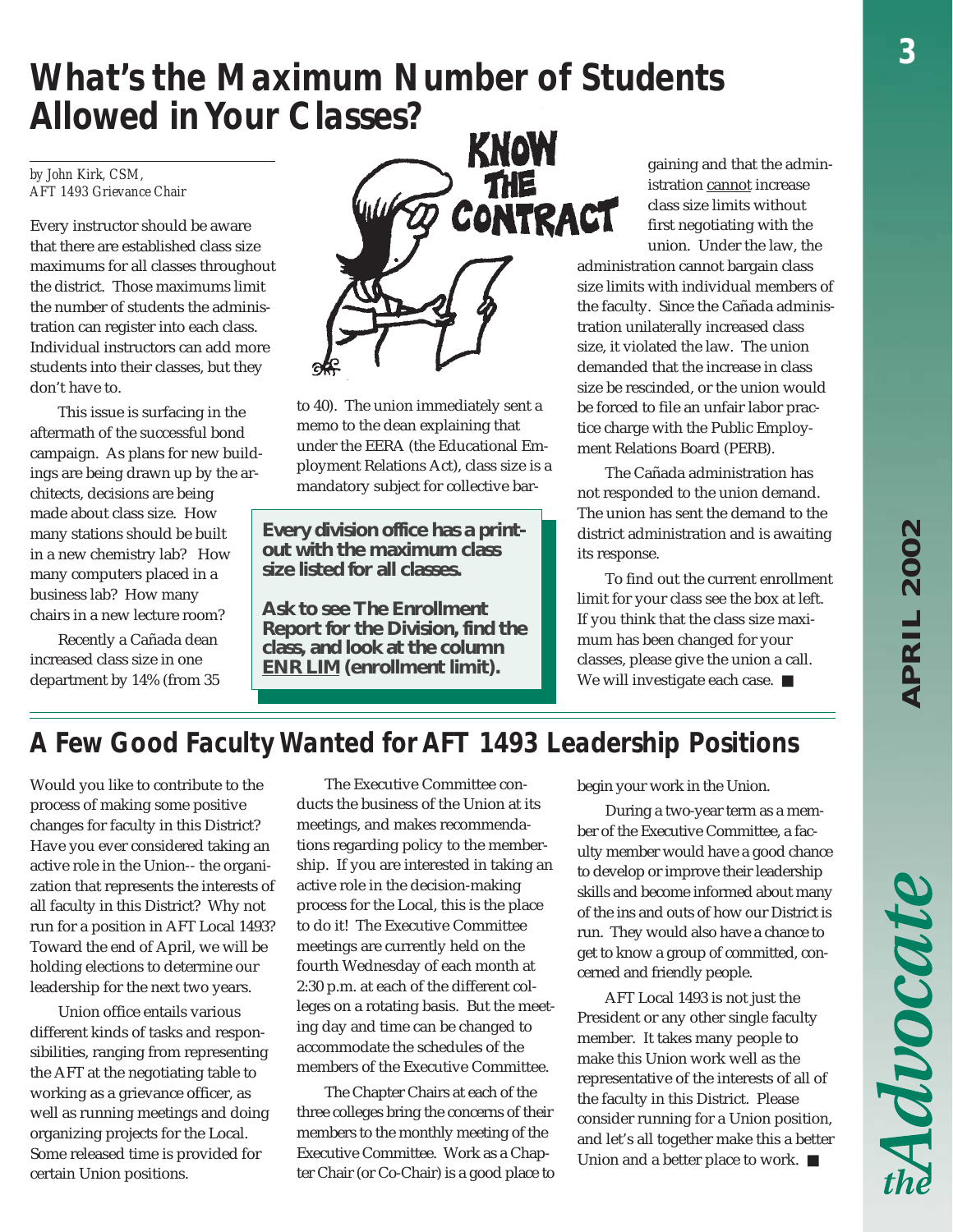# *Blood on the Clothes*

#### *by Katharine Harer, AFT 1493 Co-President*

Did you know that a Nike basketball jersey that sells for \$140 in a local mall pays 29 cents to a garment worker in El Salvador? A baseball cap we pay \$20 for in this country brings 1.6 cents to the worker in Bangladesh who assembles it, producing 320 caps an hour on an assembly line. The customs value of the cap is \$1.23, a 1300% mark-up. The garment workers of Bangladesh, 1.8 million young women, are paid the *lowest* wages in the world. They work 14 hours a day, seven days a week

and are beaten if they don't work fast enough or if they complain. This, according to Charles Kernaghan, director of the National Labor Committee (NLC)*,* is "a race to the bottom" led by the likes of Wal-Mart, Penney's, Target and Mervyn's.



*Charles Kernaghan holds up a typical product of sweat shop labor*

Kernaghan spoke to the CFT Convention in Sacramento this March about the conditions of hundreds of thousands of young women, aged 16-25, working for below-poverty wages in countries such as China, El Salvador, Bangladesh and American Samoa — workers with no protections, no rights, no voice. Kernaghan's nonprofit human rights organization is focused on the protection of these young women in sweat shops around the world who assemble clothing, shoes, toys and other products for export to the United States. He is a leader in exposing sweatshop and child labor abuses, gathering facts and statistics (even in one instance going through Nike's garbage to locate their internal pricing documents), carrying out interviews with workers and producing eye-witness accounts of the gross exploitation that takes place in these countries. "Corporate greed drives this system," Kernaghan noted almost in passing, as he rattled off example after example of working conditions that made the hair stand up on our arms and caused some of us to squirm inside our shirts, labelled "made in Bangladesh".

#### **Global Economics**

It was a quick course in global economics. Did you know that 80% of all toys sold in the U.S. come from China? I didn't. That's 3.6 billion toys a year, made and assembled by 3,000,000 toy workers in China. Their working conditions? 14-18 hour days during peak season (May-December) at 13 cents an hour. That's \$12.49 a week. They sleep 16 to a room in dormitories, four hours a night. They are often without hot water. Their bare hands are exposed to toxic chemicals from the paint used on the toys. They

have no organizing rights. If they attempt to organize for better working conditions, they are sent to a psychiatric hospital. There are too many horror stories like this one to report here, but Kernaghan has the proof, and he has produced a series of video tapes that tell these stories. Their address is 275 7<sup>th</sup>



*Bangladeshi child laborer (NLC photo)*

Avenue, New York, New York 10001. The phone number is: 212-242-3002. The website is www.nlcnet.org**.**

#### **What Can We Do?**

What can we do? Are we stuck in the consumer loop, thereby aiding and abetting these inhumane conditions? Awareness is always the first step, and it's important to spread the word — which is why I'm writing this article. The next step is to find ways to help people like Charles Kernaghan make the Wal-marts and the Mervyn's of the globalization game accountable. He's initiating a movement to create socially responsible labels for clothing and other products, something like: "this article was produced in a factory that has been certified to respect internationally recognized worker and human rights" in order to hold these corporations accountable to humane standards of health and safety as well as forcing them to provide fair compensation for their workers. This will give us a way to express our outrage at these conditions, by buying or boycotting products, depending on their labels. ■



*Bangladeshi child laborer (NLC photo)*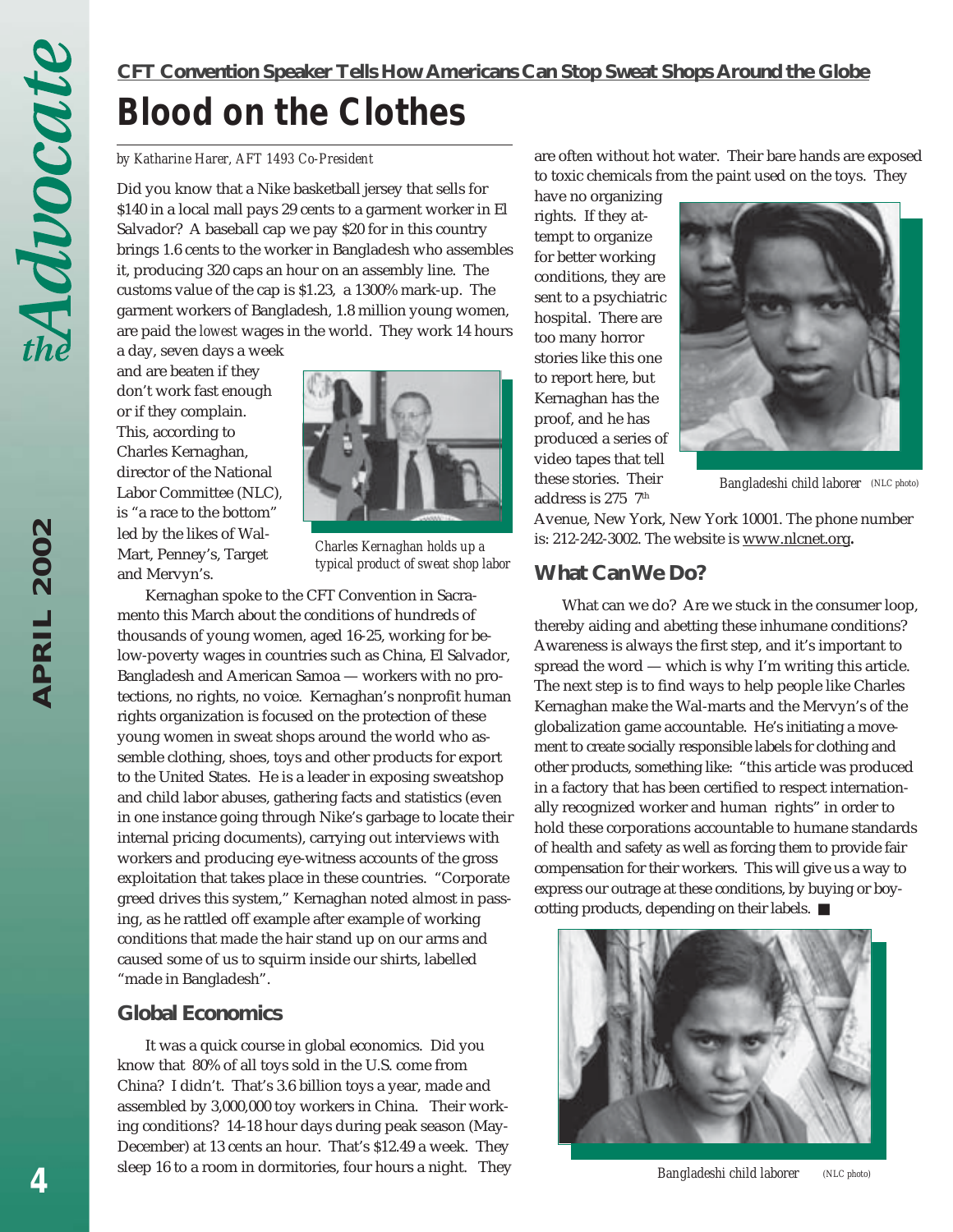Advocate

#### *FACULTY PROFILES*

# *RICHARD LOHMANN USES THE CAMERA TO TEACH ABOUT THE WORLD*

#### *by Linda Vogel, Skyline*

*"The camera is the instrument that allows us to see without a camera."*

Dorthea Lange

Photographer and CSM Professor Richard Lohmann's appreciation of the richness and beauty of life is abun-

dantly clear as he speaks about some of his favorite things family, photography, and teaching. He is a landscape photographer who also enjoys mountain biking and hiking the La Honda area where he lives with his wife and month-old daughter, Lily. He happily notes there are fourteen mature redwoods on their property. La Honda, with



*Richard Lohmann*

its own microclimate and ethereality is, surprisingly, only a 35 minute drive to CSM, where he currently teaches four nights a week in the Fall, and a mixture of day and evening courses in the Spring. This schedule allows him to work at home and to help care for Lily.

As a youngster growing up in Belmont, Richard decided early on he wanted to be a photographer. When he was 14, he saw fine art photographs by Paul Caponigro and Ansel Adams. They had a profound effect on him partly because they were so beautiful, but also because even though they were nonverbal, they conveyed powerful messages. He educated himself by reading books on photography and went to CSM where he found instructors inspiring students to "do something" with their lives. He also then realized that teaching was a gift of sorts—it gave photographers the freedom to shoot what they loved rather than doing hack work to make a living. Richard went on to San Francisco State to study photography and design where he met colleague Lyle Gomes.

#### **Using Old and New Technologies**

Photography is even more exciting today because of the changes and opportunities that technology has

brought. At CSM, the photography department's philosophy is to teach both traditional and digital approaches to image making, as they each have value. Currently, digital photography has no established method of teaching which makes the class a dynamic combination of lab and interactive classroom. Trying to create a logical and informative approach to teaching digital photography, Richard is in the process of completing a textbook called "Digital Imaging for Photographers", and provides illustrated text and source files to his students as Adobe Acrobat (electronic) files.

#### **Helping Students See Things in New Ways Through the Camera**

Today he uses teaching techniques designed to evoke emotional responses from his students, similar to those that encouraged his interest in photography. He may show a photograph of starving children in India, or mineworkers in Brazil where the classroom discussion may include not only the meaning of those images, but also the ethics and politics that give those images context and meaning. He helps students find metaphors in their lives and encourages students to visually communicate by becoming more aware of cultural attitudes and their own surroundings. His most important advice to students is to "only point their camera at things that they find intensely interesting, and to see your camera as a window to record your journey on the path of visual awareness."

 Richard's own photographs can be viewed at Alinder Gallery in Gualala, at the Saret Gallery in Sonoma and at CSM's Photography Department Gallery, which can also be viewed online at: http://gocsm.net/photo/ ■

#### *Presidents' Perspectives*

#### *continued from page 2*

Faculty Quality of Life survey and our local's web site received a total of six communication awards at this year's CFT Convention held in mid-March in Sacramento. See the article on page 1 for a list of specific awards. We want to thank our Senate colleagues for their contributions to *The Advocate* and their help designing and interpreting the Faculty Quality of Life Survey, which are reflected in two of the awards: Kate Motoyama's first place prize for her article on district hiring policies and Katharine Harer and Nick Kapp's second place award for the survey. Certainly, many other faculty members should be commended for their work on the survey, among them: Stephen Hearne, Karen Wong, Evelyn Seth, Jeff Westfall, and Rick Hough. ■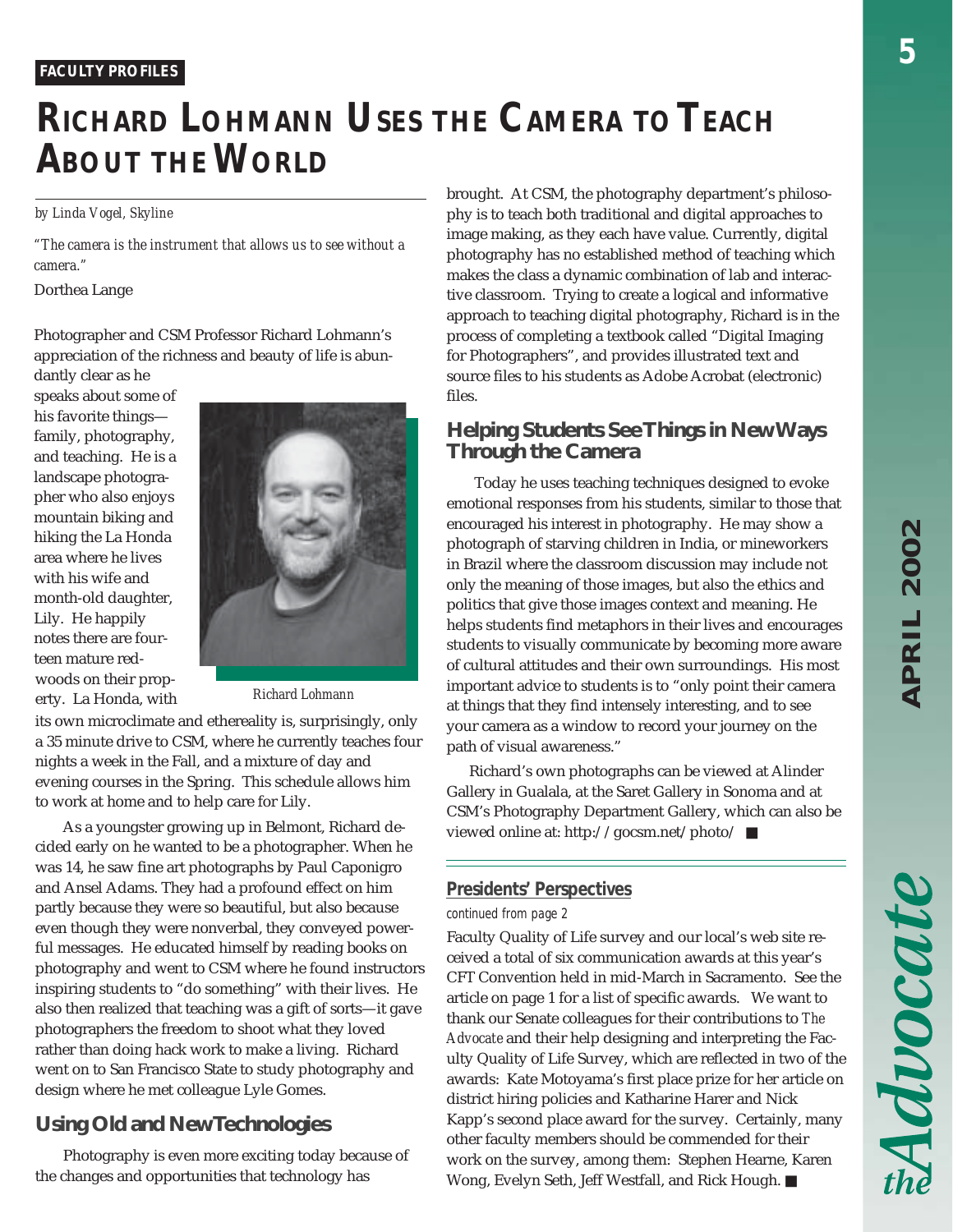# *A Dialogue on the Effects of September 11th*

#### *by Masao Suzuki, Skyline College, Economics*

On Saturday, March 16<sup>th</sup>, students, faculty, and members of the community gathered in the College of San Mateo's Little Theater to participate in an evening dialogue on the implications of September 11<sup>th</sup>. The dialogue was organized by Kate Motoyama of CSM, and co-sponsored by the American Association of University Women (AAUW), the Japanese American Citizens League (JACL), and the College of San Mateo (CSM).

Walking into the lobby of the Little Theater, I saw exhibits on the World War II internment by the San Jose Japanese American Resource Center and the Go for Broke Educational Foundation. There was also a large display of literature by the San Mateo based Asian American Curriculum Project. This theme of learning from our history ran throughout the night's program.

#### **Seeing How the World Sees Us**

After opening statements from Kate Motoyama, Jeff Okamoto representing the San Mateo chapter of the JACL, and Kathi Pettersen of the San Mateo branch of the AAUW, Al Acena, professor of history and Dean of Social Sciences at CSM, challenged the audience to learn more about how the rest of the world sees us, and to learn more about Islam and the Middle East. He warned us not be deterred by those who charge that this is being anti-American.

The first panelist, Dr. Anton Zoughbie agreed, saying that many people pass judgement on Islam without any study. He reviewed the basic history of the religion, the five pillars of Islam, and controversies concerning the status of women and the meaning of the term "jihad." Jihad is both an internal struggle for righteousness and goodness, and to defend one's community and religion, but is not a call for aggression.

#### **Learning Not to Repeat History**

 Patricia Wakida, co-editor of Only What They Could Carry: The Japanese American Internment Experience, presented a slideshow on the experience of Japanese Americans during World War II. The most memorable images were a heart-wrenching photo of an elderly and invalid Japanese American being loaded onto a train to the camps in a stretcher, and the opposing stances of young Japanese Americans in the concentration camps signing up for military service to show their loyalty, while others were sentenced to prison for refusing the draft while their families were denied the rights of Americans. Ms. Wakida reminded the audience that the World War II concentration camps for Japanese Americans were a result of "war hysteria, racism, and failure of political leadership" according to the Commission on the Wartime Relocation and Internment of Civilians.

The denial of civil liberties in times of war did not just happen to Japanese Americans, but occurred many times in U.S. history according to Dean Acena. Lincoln suspended the right of Habeus Corpus during the Civil War, and Socialist and labor leader Eugene Debs was imprisoned for years for his opposition to U.S. involvement in World War I. Lawrence DiStasi, editor of Una Storia Segreta: The Secret History of the Italian American Evacuation and Internment During World War II spoke of the evacuation of Italian Americans on the west coast, and the military tribunals set up to judge individual Italian Americans on the east coast. He warned that the same thing is happening today where people are being arrested, and without being told what the charges are, are asked to prove their innocence.

#### **Hate Crimes: Past and Present**

The presentations ended with a talk by Lieutenant Barbara Hammerman of the San Mateo Police Department on hate crimes: what they are, how they impact our community by spreading fear, and what to do if you are a victim or a witness to a hate crime. In our group discussion following the presentations, the link between hate crimes and the Japanese American internment was made by a community member whose husband was attacked when he tried to return to the south bay after World War II: first someone cut the phone lines, then his house was firebombed, and when he ran outside he was shot at. Unfortunately this is not just a matter of history, as Arab Americans, Muslims, Sikhs, and even Latinos have been attacked and even killed in the aftermath of September 11<sup>th</sup>.

Following the speakers, three students of CSM professor Pat Paoli presented a staged reading of responses to September 11<sup>th</sup>. The readings ranged from philosophical ("life is a river"), to personal (how life changed from Monday [September 10<sup>th</sup>] to Tuesday [September 11<sup>th</sup>]), to their own reactions to being Iranian in the U.S., the U.S. bombing of Hiroshima, and concerns about war.

The program ended with small discussion groups, which reported on their discussions. These reports expressed very diverse views both within the groups and among the different groups. One group went in a proactive direction, focusing on the importance of tolerance and the need for education and dialogue to achieve this. Another had a spirited discussion on the causes of racism – was it mainly ignorance or are there economic and historical reasons for prejudice? A third group was more worried about the government and whether there was war hysteria and a lack of political leadership today with the proposed military tribunals. In my own discussion group we benefited from the different perspective of a resident of the East Coast who said that it seemed like the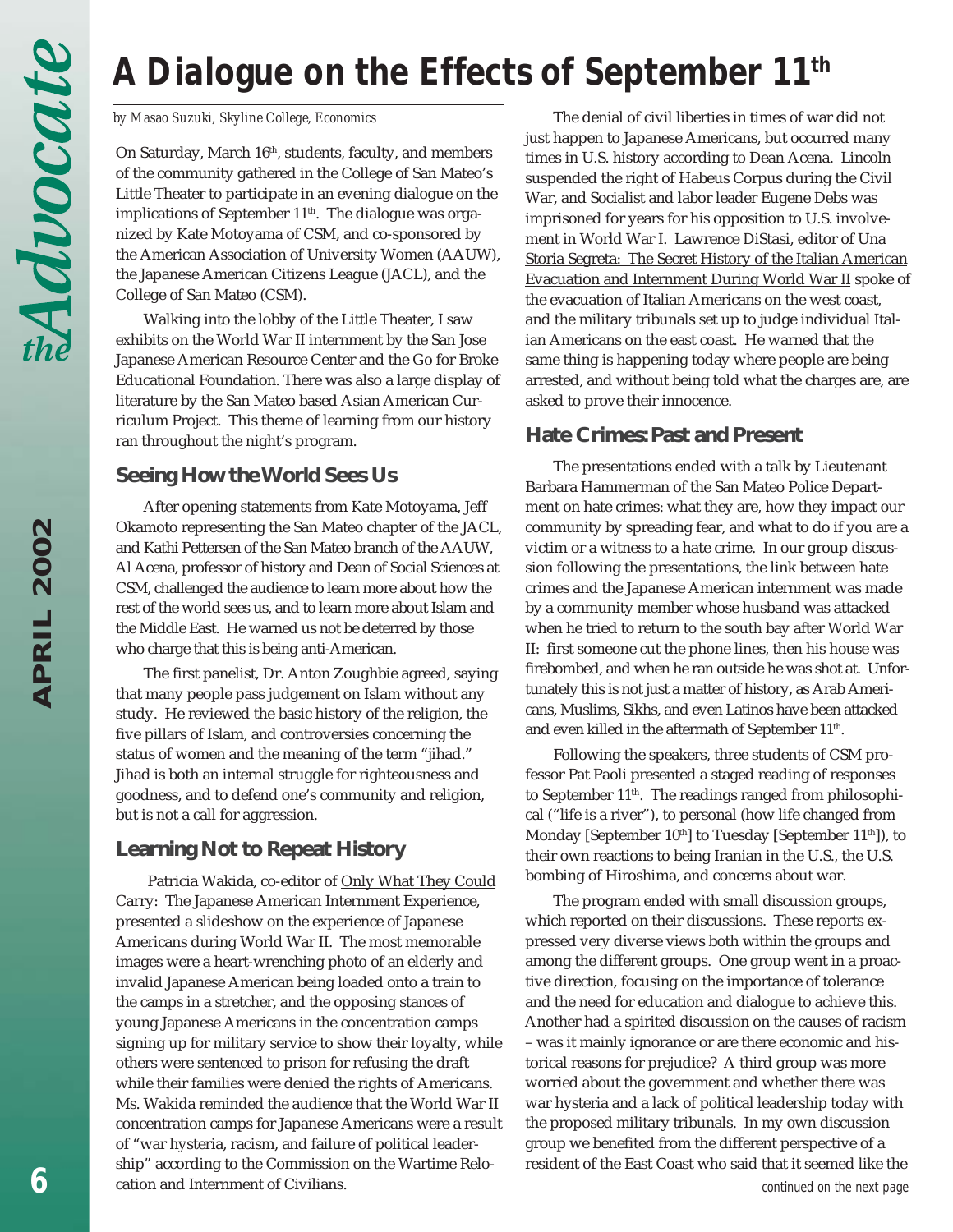# *Organizing Against the Privatization of Education*

#### *by Dan Kaplan, AFT 1493 Executive Secretary*

I had the opportunity to attend an International Conference Against Deregulation and Privatization in Berlin, Germany from February 22-24. Well over 400 participants—representing trade union, political, and popular organizations—were in attendance. The individual participants came from 51 different countries.

The Conference focused on privatization— the major trend of governments around the world to erode and eliminate government services—such as health care, education and social services—with the goal of giving over as much as possible of these public services to private companies. The purpose of the Conference was to pursue and develop all efforts in all countries to stop these devastating policies.

The focus of my attention was to learn as much as possible about attempts currently being pursued in various countries around the world that aim to achieve the privatization of public education.

#### **Corporations Eye the Education Market**

The Conference Appeal described this alarming trend: "The fact is that nowadays big international corporations want their share of the world 'market' in education, which in 1999 was estimated to be worth 2, 200

#### *9.11 Dialogue*

#### *continued from the previous page*

closer one was to ground zero at the World Trade Center, the more reservations people had about going to war. The last discussion group focused more on Islam, and a high school student who was Muslim said that he learned a lot about Islam that evening.

Following the discussion group reports, I did a brief summation of the evening, and then we retired to the lobby for refreshments. All in all, I think the program was both educational and encouraging of dialogue about the events of September 11<sup>th</sup>. I would agree with Kate Motoyama that the evening was indeed a partnership between educators and civil rights advocates, and that the night was a great example of what a community college can do to bring together students, faculty, and community members.

In addition to thanking Kate Motoyama for organizing the event, I should acknowledge the financial support of the California Council for the Humanities, and the assistance of the Associated Students of CSM and the SPARK (Support, Prevention, Awareness, Responsibility, Knowledge) program of CSM for the program. ■

billion dollars…Their aim is to transform education into just another commodity, into some kind of industry selling its products (courses) to 'customers' (pupils and students) in a market ruled by the law of supply and demand…It is clear that the big corporations and financiers are listened to carefully by governments of different political colours, all of which are tending more and more toward dismantling the public education service in each of their countries. Those corporations and financiers have undertaken a huge project which aims to replace 'formal education' (school) with what they call 'non-formal education' (the workplace) and 'informal education' (everyday life)…This logic would lead to the replacement of qualified teachers with volunteers, social workers or street vendors."

#### **For-Profit Educators Want Worldwide Trade**

A major focus of the Conference's workshop on education issues was the World Trade Organization's General Agreement on Trade in Services (GATS), which was established in 1995 as a legal framework for countries engaged in trade negotiations in a broad range of service sectors, including higher education. In December 2000, U.S. officials submitted a broad proposal to reduce international barriers to trade in higher education. This little-known proposal has caused deep concern among many in the education community who say that federal policy is being unfairly set by forprofit education providers, including distance-education institutions in particular. The fear is that such a treaty could drive a wedge between public and private institutions in the United States, and threaten developing countries' efforts to create their own educational systems.

It was the consensus of the workshop participants that the same policy of destroying the right to education and training is being implemented throughout the world under the auspices of various international institutions such as the World Trade Organization, the World Bank and the International Monetary Fund. These plans are leading to the dissolution of traditional institutional forms of schooling through the privatization of public education.

These plans are accompanied by a threat to the statutes and conditions of employment for teachers. Everywhere, the proportion of teachers employed on the basis of private and insecure contracts is growing in relation to qualified teachers employed within the framework of a tenure-track system. This policy tends to seriously degrade the quality of education.

The workshop participants, who were active in their various national teachers' unions, proposed that teachers' unions around the world oppose any plans of the World Bank, IMF, and WTO to privatize and destroy public education and teaching. An on-going committee was set up to work towards the organizing of an International Conference in Defense of Education and Teaching within the next year. ■